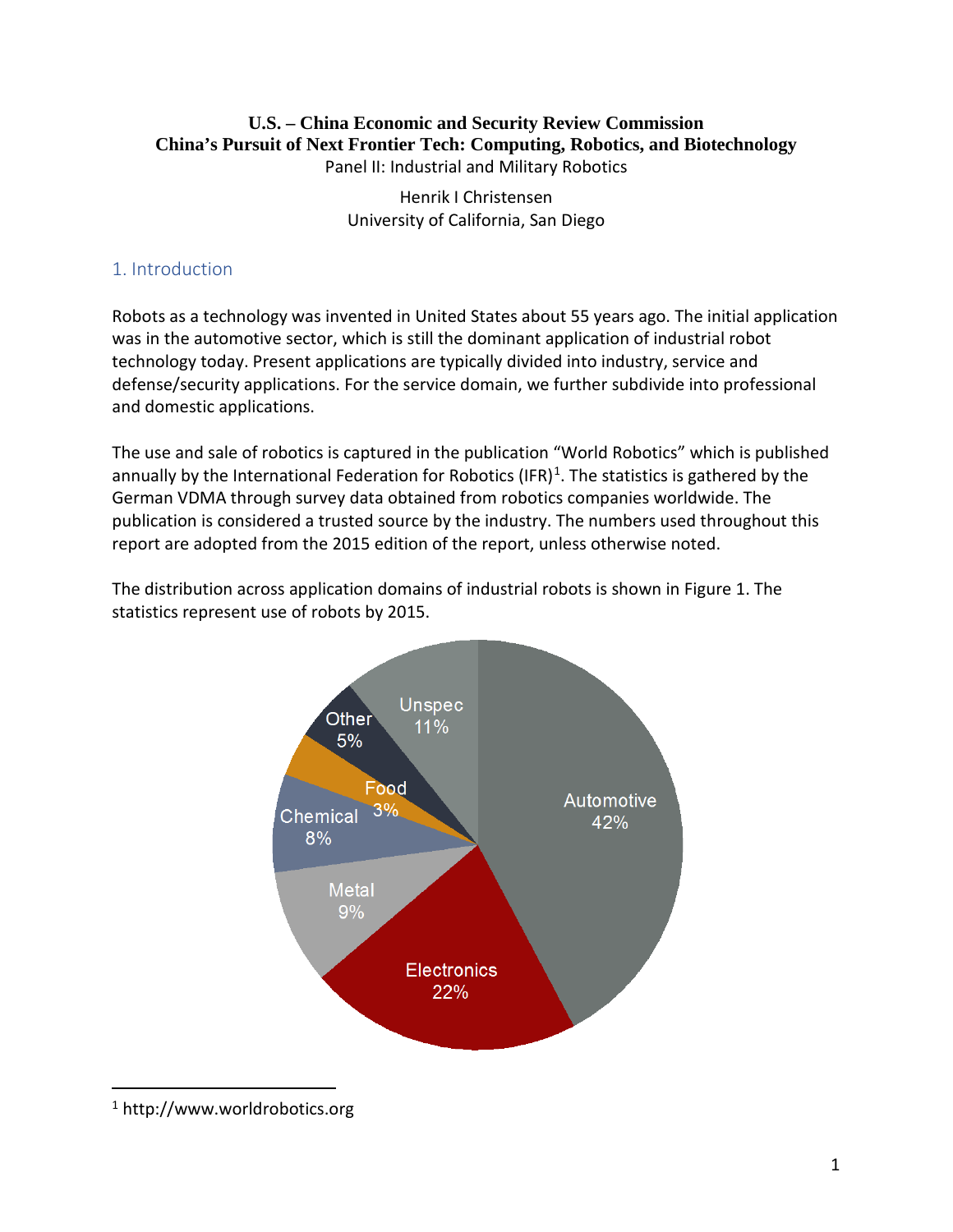Figure 1: Application domains for industrial robots by 2015, according to World Robotics

China is seeing major growth in manufacturing of cars. During 2015 they saw a 6% growth. Close to 31% of all cars manufactured worldwide are made in China[2.](#page-1-0) In comparison about 6% of cars are manufactured in USA.

The prototypical view of an auto-manufacturing facility is shown in Figure 2. It is important to note that even the most highly automated factories still have 8 workers for every robot. The factory will utilize a high degree of automation in the plate, the welding and the paint-shop, but the rest of the factory, which includes the main assembly line will have limited automation.



Figure 2. The prototypical image of automotive manufacturing.

Recently there has also been a pickup of robot technology for aerospace manufacturing. The two main applications have been layup of composite material and drilling of holes and insertion of rivets. The motivation has been a need to increase manufacturing volume and reduce backlog.

The industrial robotics industry has an annual turnover of  $\sim$ \$30.5B of which \$20B are in systems integration and approximate \$10.8B are from direct sales of robot units.

The entire industry has a consolidated annual growth rate (CAGR) of 17% since 2009. The Asia region saw a 41% annual growth 2014-2015 and is by far the fastest growing region worldwide. A total of 254,000 industrial robots were sold during 2015. The predicted growth rate for 2017- 2020 is expected to be at the same level.

<span id="page-1-0"></span><sup>&</sup>lt;sup>2</sup> [www.oica.net](http://www.oica.net/) - 2015 production statistics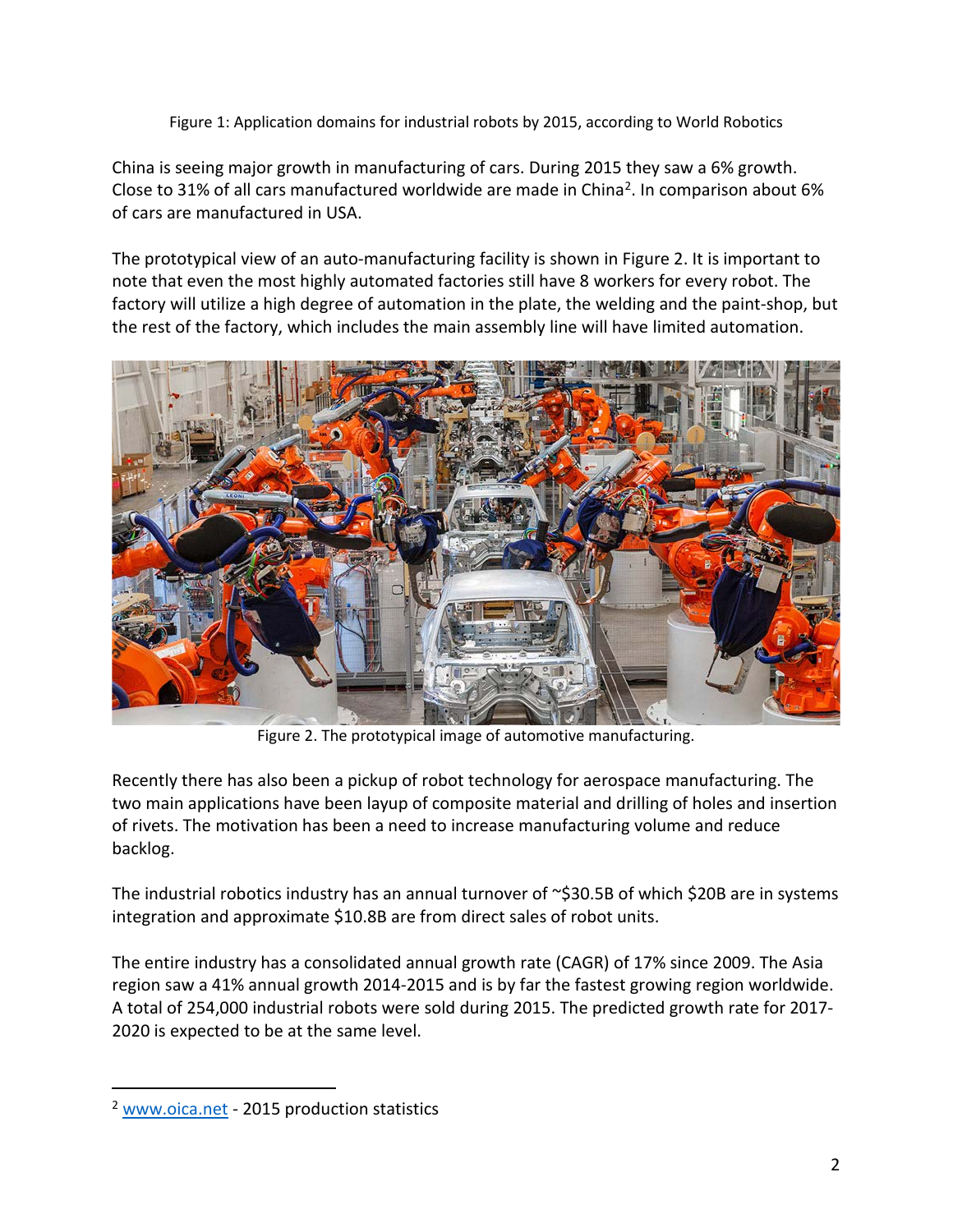In terms of defense / security applications the most obvious area of interest is Unmanned Aerial Vehicles (UAVs). The largest commercial provider of UAVs is DJI which is based in China. The biggest providers of UAV for military applications are General Atomics, General Dynamics and Northrup Grumman Corporation, all of whom are US based. UAV technology will soon find a much broader user-base for inspection, crop dusting, but also for use in asymmetric warfare. In Syria, there were news reports during February 2017 that a majority of (improvised) aerial bombs were delivered using low-tech UAV systems.



Figure 3: The number of robot units shipped Welldwide [World Robotics 2015].

### 2. Robot use in US and China

Until recently the main market for industrial robots was USA across all segments. USA was the leader in utilization of industrial robotics technology until 2013, where China took over as the main market for robotics and automation. By now Japan and Germany have also overtaken USA in terms of number of robots sold per year. During 2015 China purchased 27% of all robots worldwide.

Typically, the market maturity is determined by the number of robots deployed per 10,000 workers. The highest use of robots is in Republic of Korea where more than 500 robots are used per 10,000 workers or about 1 robot for every 20 workers. Singapore is second and Japan third with 395 and 305 robots / 10,000 workers, respectively. USA has 176 robots / 10,000 workers. The world average is 64 robots / 10,000 workers. China is utilizing 49 robots / 10,000 workers and is significantly below average in adoption of robots for manufacturing.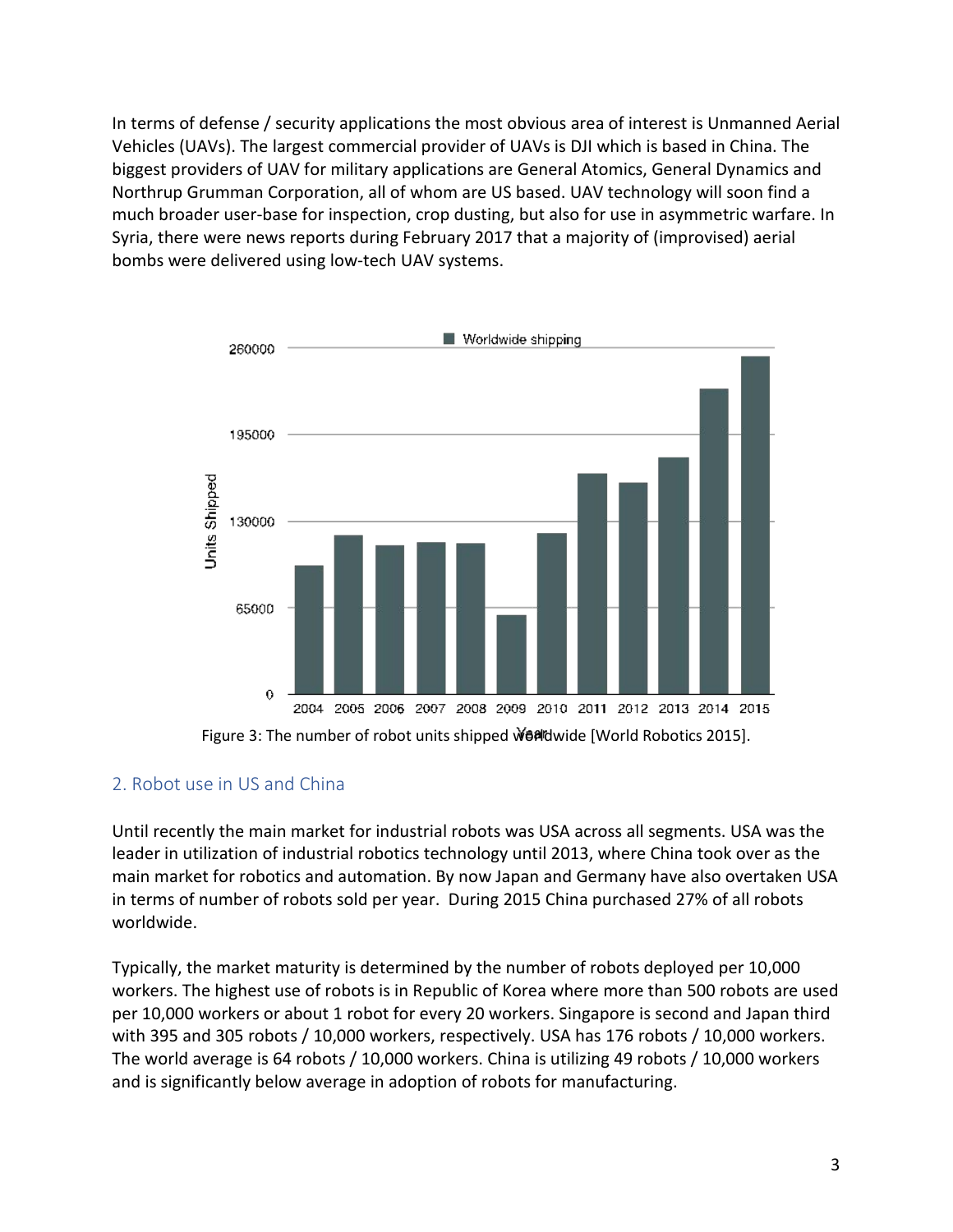If the comparison only considers the automotive market, Japan has the highest with 1,400 robots / 10,000 workers. Germany, USA and S. Korea have equal penetration ~1,150 robots / 10,000 workers. China is at 392 robots / 10,000 workers. To match the others for the automotive market China would have to triple its acquisition of robots.



The adoption of robots in the automotive sector has primarily been to ensure consistent quality.

Foreign manufactured cars are typically twice as expensive as domestically manufactured cars in China. Today none of the cars manufactured in China are exported. In comparison BMW is the largest exporter of cars in USA.

A big driver in China has been increasing salaries that have required innovation to bring down / maintain production costs.



#### **Unit Labor Costs in Manufacturing**

Figure 5 Changes in labor cost over time across several key nations.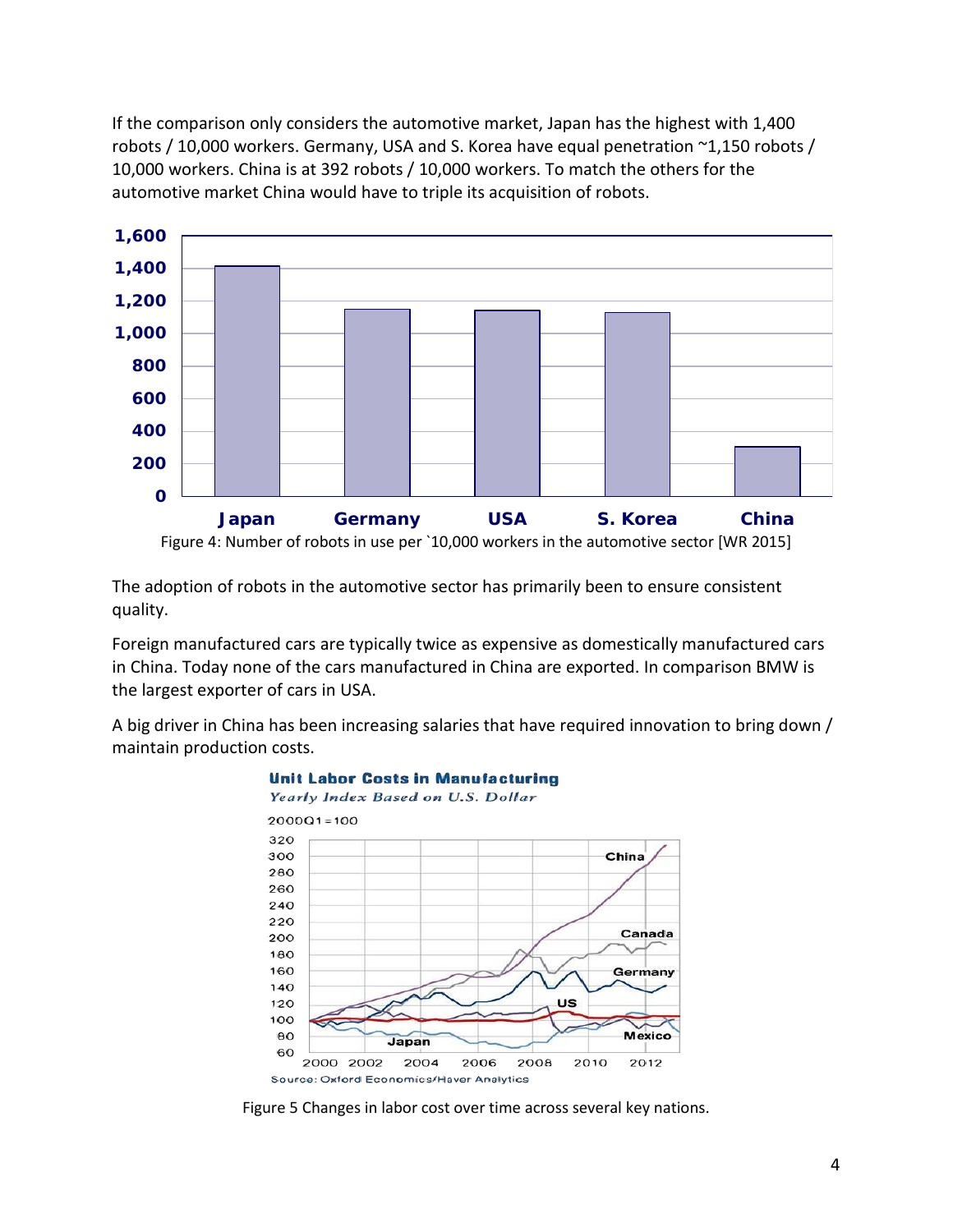#### 3. The growth of a Chinese robot supply base

Today, the main robotics providers in China are FANUC, ABB, KUKA, and Yaskawa. These companies operate in China as joint venture subsidiaries. Already 2001 ABB chose to move their robotics R&D headquarter from Västerås, Sweden to Shanghai.

About 80% of all robots in China are provided by joint venture companies. In parallel several Chinese owned companies have emerged.

The biggest Chinese company is Siasun. The company is a spin-off from the Chinese Academy of Science. They were initially a systems integrator that purchased foreign manufacturing components and integrated them into complete systems. As they got more experience they have launched their own series of robots. Today about 20% of the robots sold in China are manufacturing by Chinese companies. The overall partition of the market is shown in Figure 6.

A challenge for Chinese companies have been access to high quality reduction / precision gears. These gears have almost exclusively been manufactured by the companies Nabtesco and Harmonic Drives in Japan. More recently, a Chinese company has emerged named Harmonious Drives and they produce gears that have a close resemblance to those made by Harmonic Drives.



Figure 6: Division of sales across foreign and domestic companies in China for industrial robotics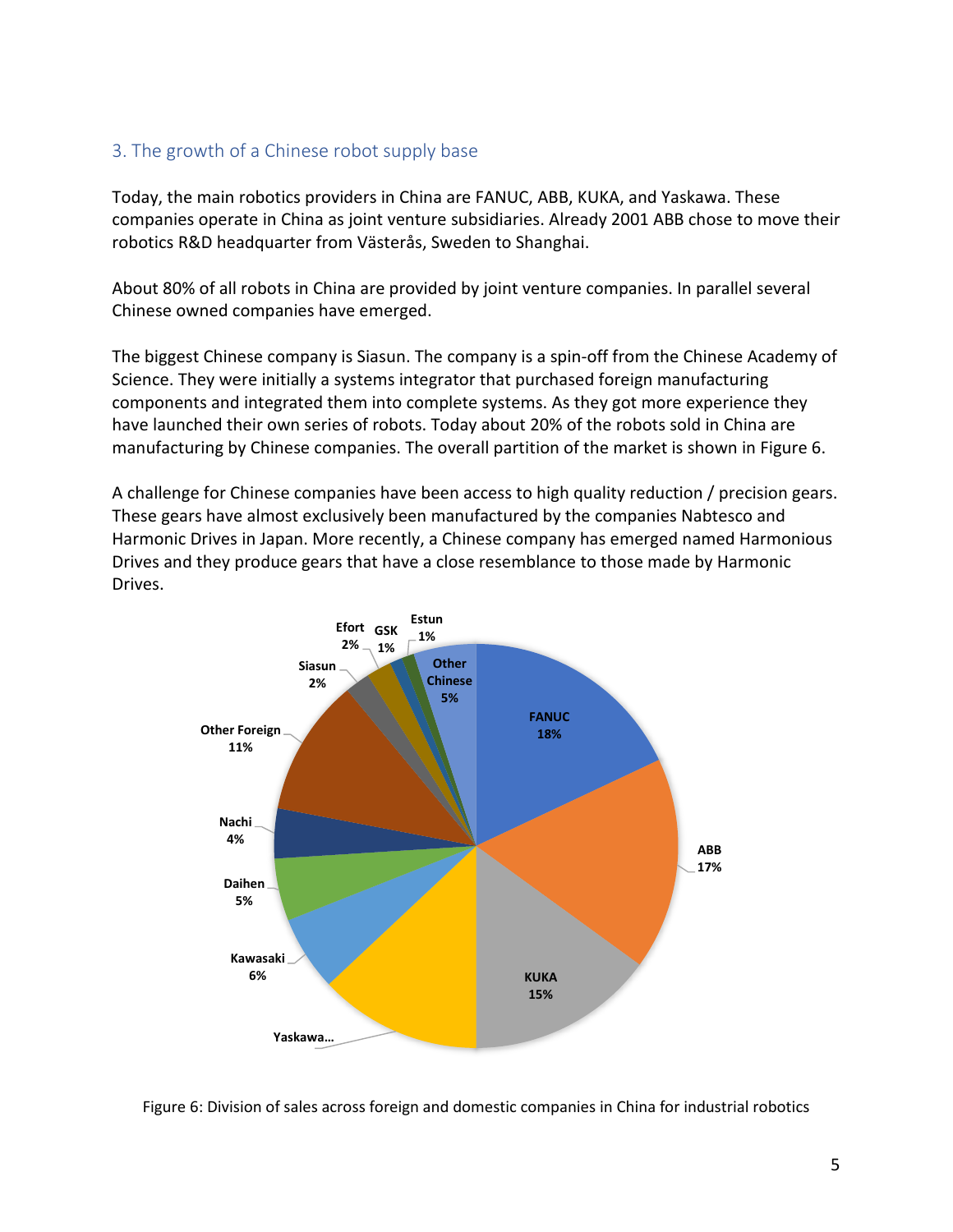The Chinese companies have had a reduced accuracy and repeatability compared to foreign manufactured products. A modern US / EU manufactured robot has a repeatability of 0.1 mm (~1/250") and an overall accuracy of about 0.3-0.8 mm. The average lifetime for an industrial robot is 10 years of operation. In comparison, a typical Chinese robot has a repeatability of 0.35mm and an accuracy of 1 mm (1/25") and the lifetime is 3 years.

An obvious question has been – how can China catch up? There are two obvious opportunities: i) accelerate R&D in China and/or international partnering or ii) acquire foreign owned IP and expertise. One such examples that took place during 2016 was the Chinese company Midea acquiring the 2<sup>nd</sup> largest robotics company KUKA AG (German) at a cost of \$4.5B. The acquisition will be finalized during March 2017. No doubt more acquisitions will happen over the next few years.

# 4. A Chinese ambition for industrial robotics

China has a 3-stage strategy for robotics and manufacturing according to Mr. Wang Weiming, Vice Department Head of Industry Equipment Department of the Ministry of Industry and Information Technology (MIIT): i) a short-term strategy, ii) a 2025 strategy and iii) a long-term 2049 strategy. The first decade 2006-2016 has been devoted to establishing China as a modern manufacturing nation. By 2025 the country wants to be a manufacturing world-power. By 2049 China wants to be the world leader in manufacturing. The overall ambition is outlined in the strategy document "Made in China 2025". By 2025 China would like to have a penetration of robots corresponding to 150 robots / 10,000 workers. It is anticipated that by 2019 40% of the worldwide supply will be installed in China [World Robotics 2016]. To reach the target of 150 robots / 10,000 workers more than 600,000 new robots must be installed within the next 8 years. The worldwide supply during 2016 was 258,000 so it would require a major growth in manufacturing and installation of robots. Consequently, it is obvious why the big market for industrial robots today is China. The US market in comparison is only about 10% of the world supply and the growth rate is predicted to be around 15% per year.

# 5. The Chinese UAV industry

While most industrial robot manufacturing today is taking place outside of USA the same is not true for the Aerospace Sector where companies such as The Boeing Company, Northrup Grumman Corporation, General Dynamics, Lockheed Martin and General Atomics are significant providers of airplanes and unmanned aerial vehicles (UAVs). Traditionally Boeing and Airbus have been the big providers of commercial airplanes and only now is the Commercial Aircraft Corporation of China, Ltd. (Comac) introducing airplanes that are expected to compete with single aisle airplanes such as the Boeing 737.

In the area of unmanned aerial vehicles the military space has been dominated by companies such as General Atomics, Northrup Grumman and General Dynamics. For non-military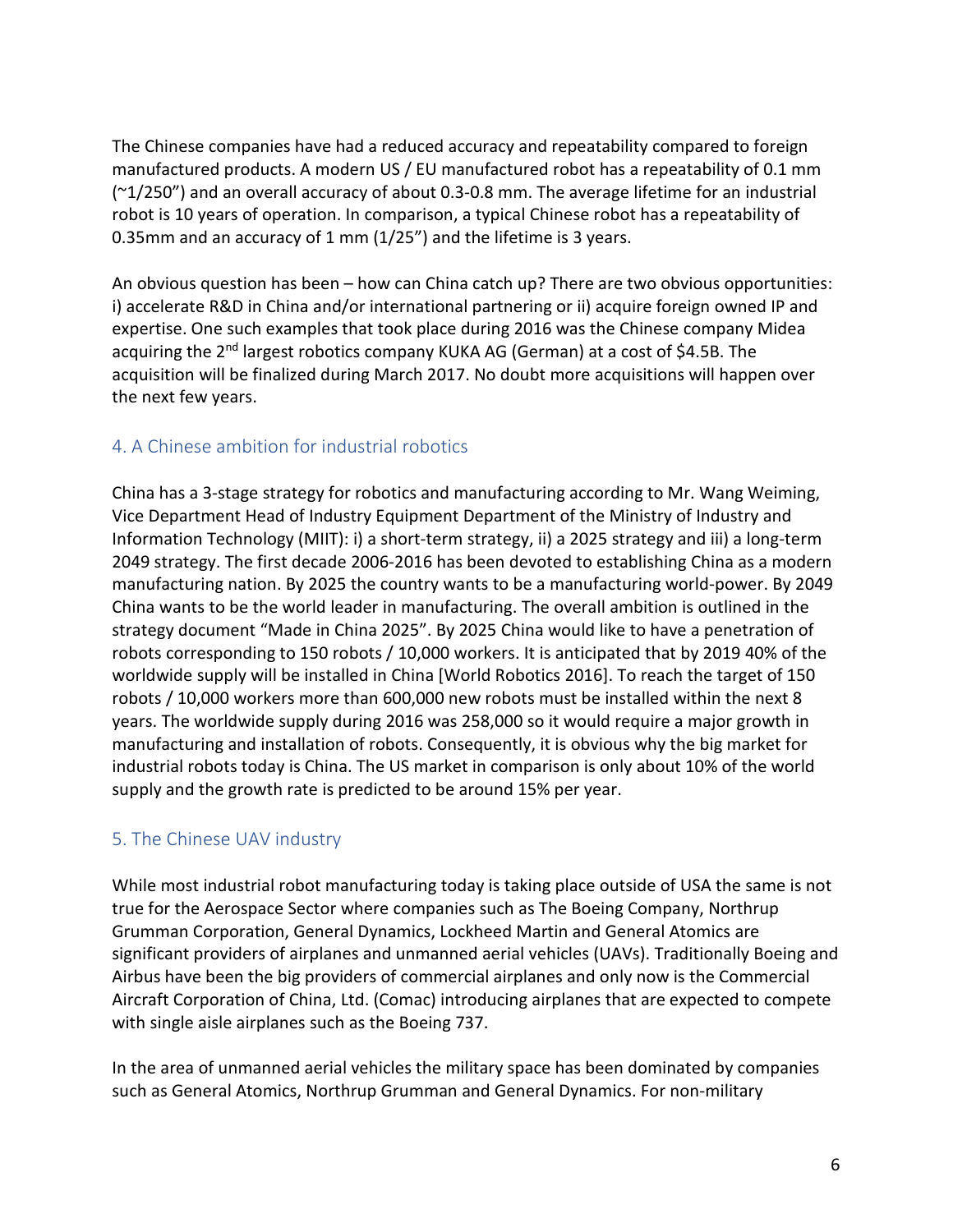applications companies such as DJI and 3D robotics have been market leaders. Today the biggest provider of drones for the commercial space is DJI. In the US 48% of the FAA registered UAVs are from DJI.

DJI has had a hard time convincing people to move to China to participate in their R&D and they have consequently setup research centers in USA and in Europe. This has been an effective strategy to have basic research carried out in USA and Europe while commercialization and manufacturing is taking place in China. The US company 3D robotics is moving away from the low-end commercial space and Chinese companies such as Ehang and Yuneec are quickly joining DJI to be the leaders in this space. The applications are abundant from infrastructure inspection over environmental monitoring to package delivery. Companies such as UPS and Amazon have announced that they are ready for short-range package delivery and both companies have reported early testing.

The UAV market is about to take off big time for assistance in the logistics space. The platforms will have numerous dual-use opportunities. Is this a space USA can afford to give away?

### 6. The long-term Chinese strategy

As mentioned earlier the "Made in China 2025" document outlines a clear ambition for robotics in China. The current investments are close to \$10B / year. The portfolio of funding is across setup of strong research groups in China, transition of technology for production in China and acquisition of core IP from international companies.

China needs access to core technology to allow them to be the manufacturing leader not only in terms of mass manufacturing products such as cell phones, textile, but also for mass customized products such as cars and airplanes. To this end there is a need to build a strong industrial robotics industry anchored in China, but ideally connection to innovation centers worldwide.

For the defense industry and for unmanned aerial vehicles there is an opportunity for China to be the world-leader not only for low-cost commercial systems, but also for defense applications. Right now the backlog for delivery of commercial airplanes is 5-8 years. COMAC is testing an airplane that may be delivered significantly faster. The fastest growing market for airtraffic is in Asia. Boeing is now delivering 31% of their production to Asia and expect the numbers to grow to 29% by 2035. COMACs creation of a competitive single aisle airplane could challenge this economic growth. The same technologies are not only used for commercial airplanes but also for larger UAV systems as manufactured in the US by General Atomics, Northrup Grumman and General Dynamics. Clearly the commercial UAV industry will also provide core technologies for defense application. No doubt USA is the leader on large scale UAV technology today, but given that more than 50% of the commercial UAV industry is in China today this balance could change quickly.